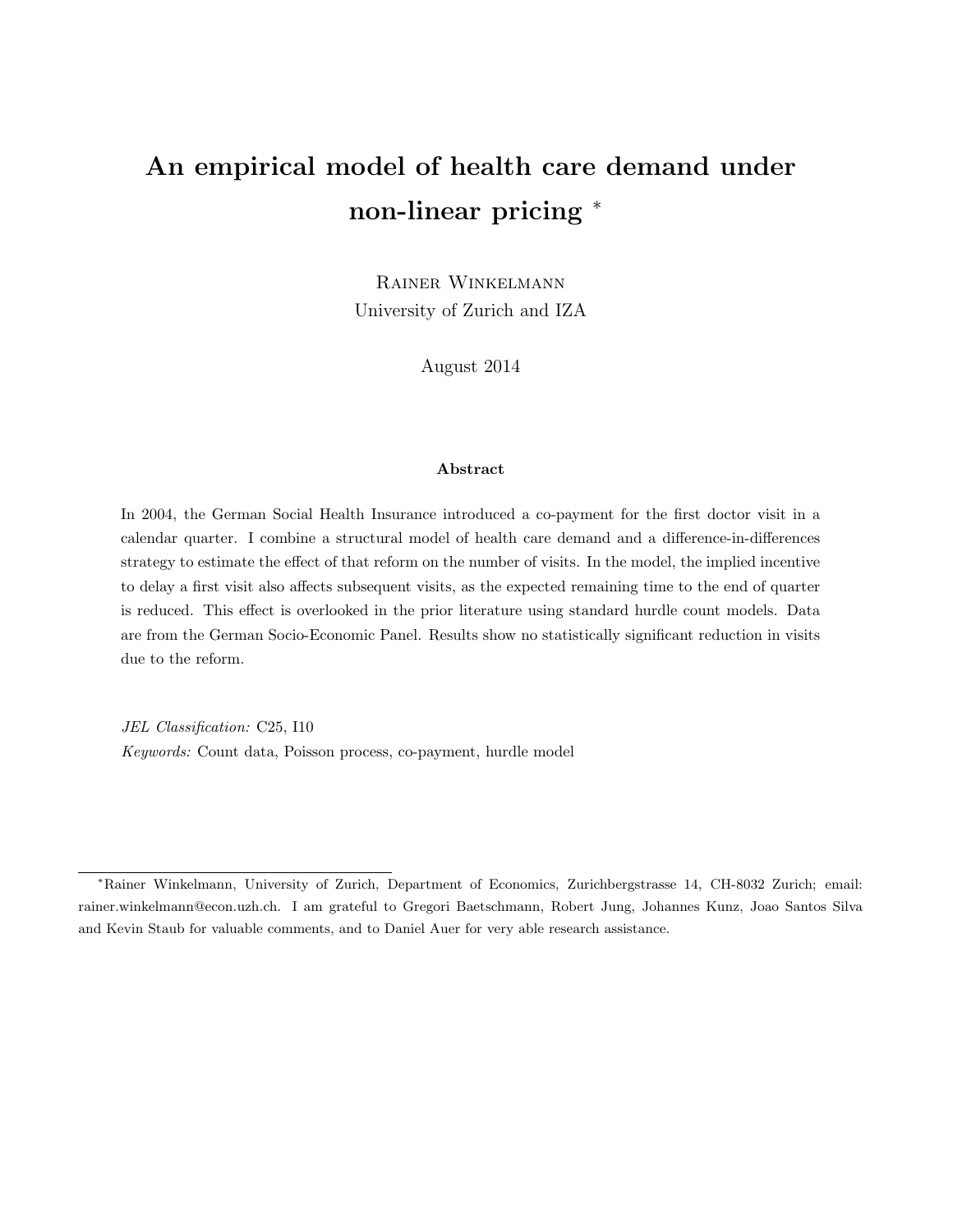# 1 Introduction

Around 90% of the German population receive their health insurance coverage through the German statutory health insurance system (SHI). Before 2004, the SHI did not require any co-payment for doctor visits, although prescription drugs were subject to cost sharing for many years. Since January 1st, 2004, the insured had to pay a fee of 10 Euros for the first visit to a doctor in each calendar quarter. Additional visits in the same quarter were free of charge. Thus the individual out-of-pocket expense became a nonlinear function of utilization, dropping from 10 to 0 Euros after the first doctor visit in a quarter. Only individuals without any visit to doctor during a quarter could avoid paying the fee.

A number of researchers have conducted quantitative evaluations of the effects of the 2004 reform on demand (Augurzky et al., 2006, Schreyögg and Grabka, 2010, Farbmacher and Winter, 2013). As in these papers, the focus of the present study will be on the number of individual doctor visits per quarter, as well as on the probability of no visits. Whereas the earlier literature relied on reduced form count data or binary response models to estimate the reform effect, I will analyse the effect in the context of a structural model of health care demand. It will be a very simple model based on a stochastic sickness arrival process and a random utility decision model for seeing a doctor. The non-linear pricing is represented by a change in the probability of a visit given that one is sick, and a corresponding shift in the hazard rate for visits.

Despite its simplicity, the model allows addressing some important dynamic aspects of the health care demand process that are absent in the other papers. For example, the co-payment for the first visit provides an incentive to delay, thereby reducing the expected fraction of a quarter during which visits have a price of zero. An extended version of the model also accounts for unobserved heterogeneity. A closed form probability function for the number of visits can be derived, and the model parameters are estimated by maximum likelihood. Some simple specification tests are available.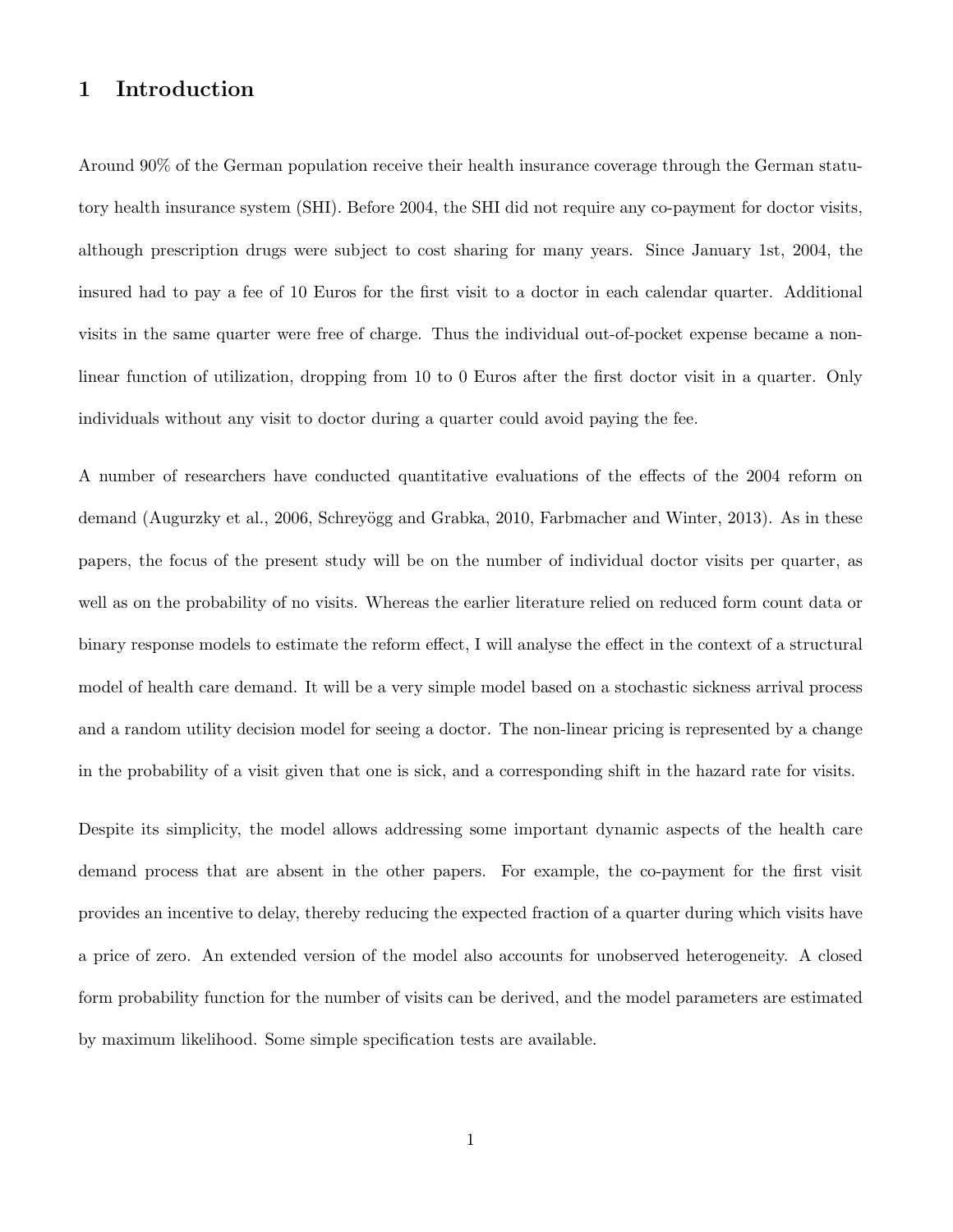Regarding data and identification, this paper largely follows the lead of the prior literature. Data are from the German Socio-Economic Panel (SOEP, see Wagner et al., 2007). As in Augurzky et al. (2006), I use two years, 2003 as pre-reform period and 2005 as post-reform period. Data from 2004 are dropped, as most interviews take place during the first quarter of a year. For identification, a difference-in-differences strategy is used. The control group consisting of people with private health insurance provides a baseline, counterfactual trend in doctor visits pre-and post reform, for example due to changes in general economic conditions. Any deviation from this baseline trend observed for the treated group (SHI) is then assumed to reflect the effect of treatment.

Finally, I side with Farbmacher and Winter (2013) who worry about the discrepancy between calendar quarter (i.,e., pricing period) and reporting period. They introduce the notion of misclassification that arises if, unrecorded in the data and thus unobserved by the analyst, a visit has taken place between the start of the calendar quarter and that of the reporting period. In this case, the first visit in the reporting period has an effective price of zero under treatment, not of 10 Euros, as it would be the case, if the reporting period and the calendar quarter matched perfectly. Ignoring mismatch will tend to understate the true treatment effect. As a remedy, I follow Farbmacher and Winter (2013) and base my estimation sample on the subset of individuals that were interviewed at the end of a calendar quarter, or at least close to the end (within  $\pm$  10 days).

So far, substantive results have been mixed. Arguably, the introduction of a co-payment created an incentive to avoid doctor visits in a particular quarter of the year and one would expect the probability to visit a doctor within a quarter to decrease for those covered by by SHI relative to the privately insured. Augurzky et al. (2006) report a negative and statistically significant difference-in-differences coefficient in a logit model for "any visit". In their preferred specification they control for individual specific fixed effects, and the coefficient switches sign and becomes insignificant. Schreyögg and Grabka (2010) estimate a hurdle-at-zero negative binomial model and find no effect in either part of the model. Farbmacher and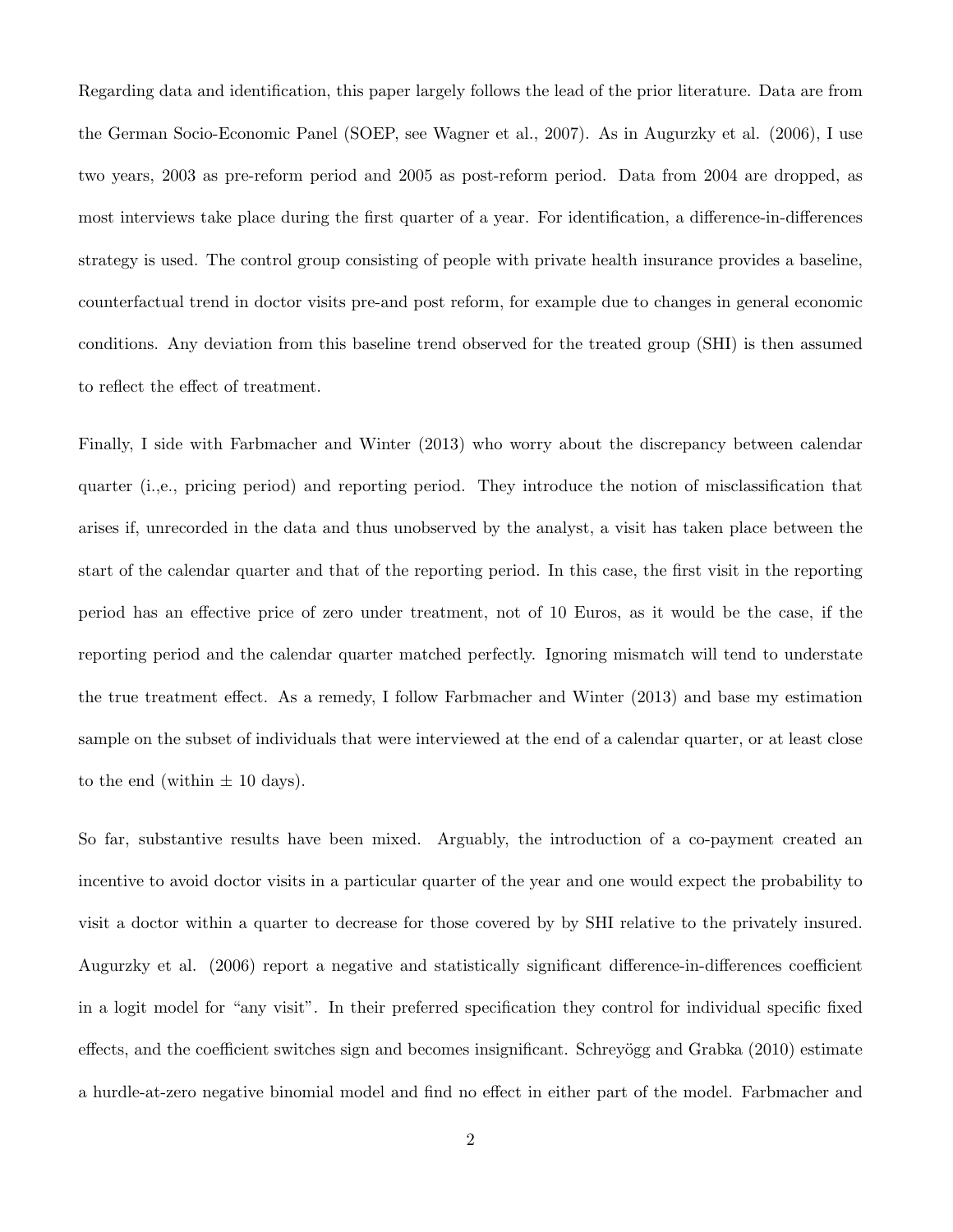Winter (2013) find a statistically significant 4 percentage point reduction of the probability of any visit, for the non-misclassified observations. Here, I also avoid misclassification but nevertheless do not find a significant effect.

While the main contribution of the paper is the development of a new model of demand for doctor visits with non-linear pricing, and thus methodological, my results add to the existing evidence regarding the difficulty of obtaining robust estimates for the effect of the 2004 reform on health care utilization. Perhaps, household data from the SOEP provide simply too noisy indicators of utilization, and researchers should better turn their attention to insurance level data, as done for instance by Farbmacher et al. (2013).

## 2 Modeling the number of doctor visits

Suppose that sickness events arrive according to a Poisson process with rate  $\lambda$ . The total number of sickness events N during a quarter is then Poisson distributed with mean  $\lambda$ . At each event, the individual decides whether or not to see a doctor, by comparing two utilities,  $u_1$  with a visit and  $u_0$  without. Let utility be a function of income y net of the cost of a visit c. Then a visit takes place, and  $X = 1$ , if

$$
u_1(y-c) > u_0(y)
$$

and

$$
Pr(X = 1) = Pr[u_1(y - c) > u_0(y)] = p(y, c)
$$

With constant cost, the probability of a visit is the same for all sickness events, and the total number of visits

$$
Y = X_1 + \ldots + X_N \tag{1}
$$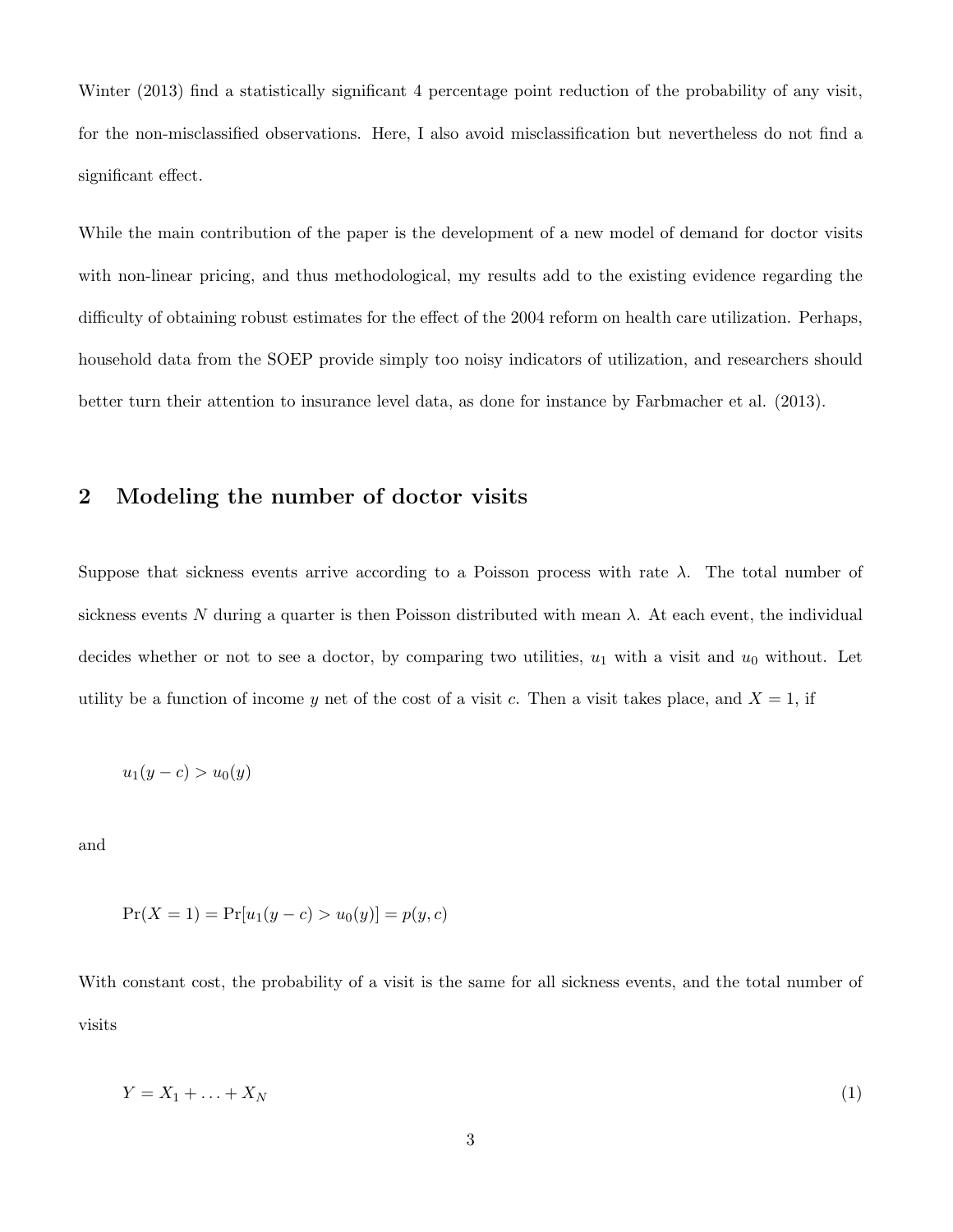has a compound Poisson distribution with mean  $\lambda \times p(y, c)$  (Feller, 1977). Under the aforementioned reform, the cost of a visit is not constant, however, since, abstracting from opportunity cost, the first visit during a quarter has a price of  $c$  and only subsequent visits are free. Thus we have

$$
Pr(X_1 = 1) = p(y, c) > Pr(X_j = 1) = p(y, 0), \qquad j = 2, ..., N
$$

Equivalently, the compound Poisson distribution (1) is given by the distribution of the number of "renewals" (i.e. completed time spells between visits) during a fixed time interval, if spells i.i.d exponentially distributed with rate  $\lambda \times p(y, c)$ . The non-linear pricing model is then characterized by a one-time jump in the hazard rate:  $\lambda_0 = \lambda \times p(y, 0)$  is the hazard rate for the time to first visit, and  $\lambda_1 = \lambda \times p(y, c)$ that for the duration between subsequent visits. Under the assumptions of the model,  $\lambda_0 < \lambda_1$ . This "non-stationarity" violates the assumptions of a standard renewal process and leads to a new kind of count data model.

#### 2.1 The distribution of the number of visits

Assume, as before, that sickness events follow a homogenous Poisson process. Hence, hazard rates are constant (non-time dependent) before and after the first visit. It follows that the time of the first visit  $t$ has an exponential distribution with rate  $\lambda_0$ , and the number of further visits during the quarter ocurring between t and T is Poisson distributed,  $Y(t,T) \sim Poisson(\lambda_1(T-t))$ . Moreover, for  $k \geq 1$ , the total number of visits during a quarter has probability

$$
\Pr[Y(0,T) = k] = \int_0^T \frac{\exp(-\lambda_1(T-t))[\lambda_1(T-t)]^{k-1}}{(k-1)!} \lambda_0 \exp(-\lambda_0 t) dt \quad .
$$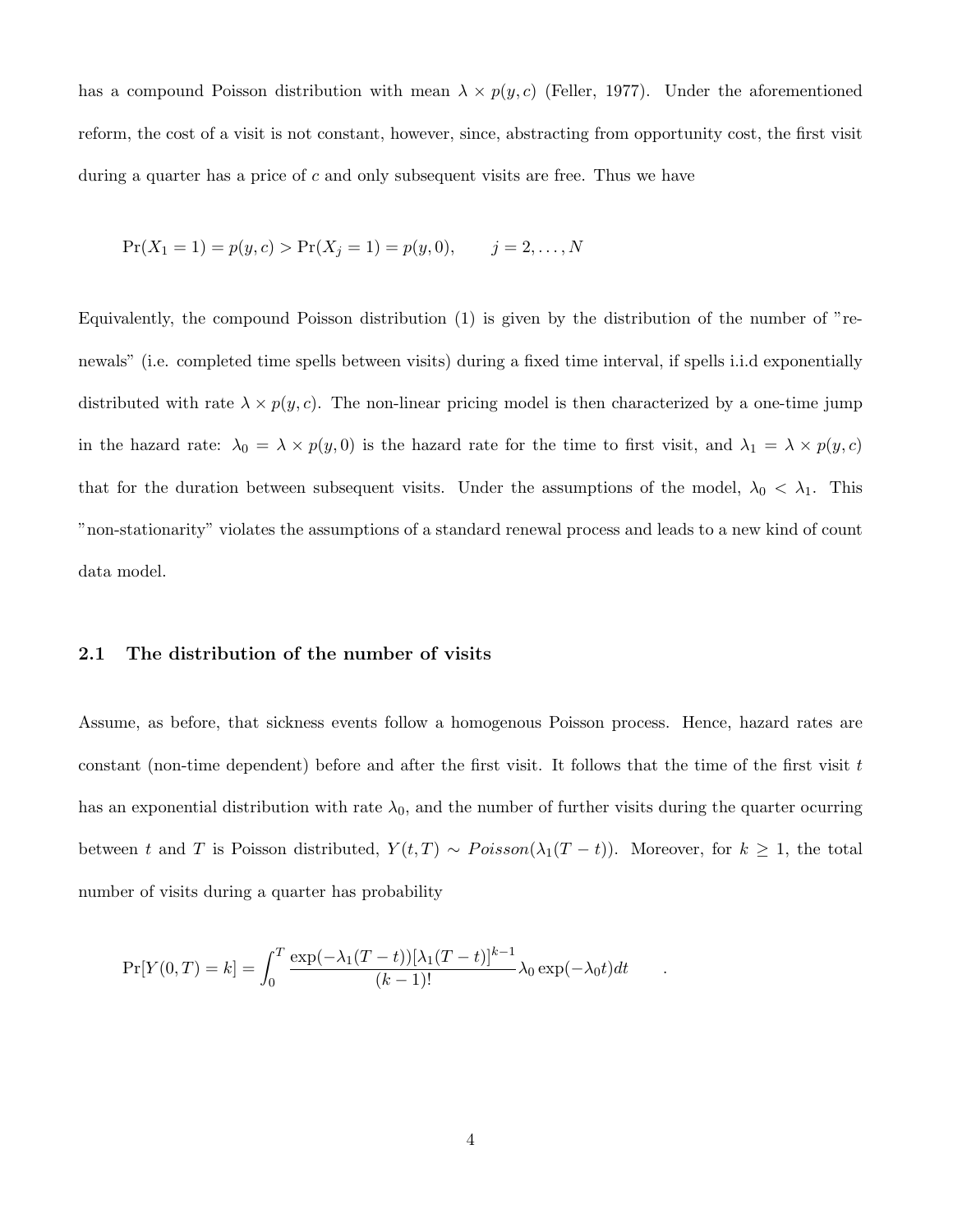One can show (see e.g. Baetschmann and Winkelmann, 2014) that the integral has closed form solution, and using the normalization  $T = 1$  the probability function is given by

$$
f(y; \lambda_0, \lambda_1) = \frac{\lambda_0 \lambda_1^{y-1} \exp(-\lambda_0)}{(\lambda_1 - \lambda_0)^y} \left[ 1 - \sum_{j=0}^{y-1} \frac{\exp(-( \lambda_1 - \lambda_0)) (\lambda_1 - \lambda_0)^j}{j!} \right] \qquad y = 1, 2, \dots
$$
 (2)

and  $f(0; \lambda_0, \lambda_1) = \exp(-\lambda_0)$ . If  $\lambda_0 = \lambda_1$ , (2) simplifies to the probability function of the Poisson distribution. The mean is given by

$$
E(y; \lambda_0, \lambda_1) = \lambda_1 + (1 - \lambda_1/\lambda_0)[1 - \exp(-\lambda_0)]
$$
\n
$$
(3)
$$

As required, the expected value of the distribution reduces to the Poisson mean when  $\lambda_0 = \lambda_1$ . The expected value is greater than  $\lambda_1$  when  $\lambda_0 > \lambda_1$ , and smaller otherwise. A relative small value of  $\lambda_0$  is an indication of "zero-inflation", or "extra-zeros", relative to the Poisson model, a situation encountered in many count data applications (Mullahy, 1986, Lambert, 1986).

#### 2.2 Discussion

The non-linear pricing of the co-payment for the first visit introduces a one time jump in the hazard rate. The first visit is relatively costly, associated with a low hazard rate, whereas subsequent visits are free, increasing the probability that further (random) sickness events causes additional doctor visits.

The implied model for the first visit is identical to that used in a class of hurdle count data models introduced by Mullahy (1986). The probability function of the fixed hurdle is given by

$$
\Pr(Y = k|x) = \begin{cases} p_0(\lambda_0) & \text{for } k = 0\\ (1 - p_0(\lambda_0)) \frac{f(k|\lambda_1)}{1 - f(0|\lambda_1)} & \text{for } k \ge 1 \end{cases}
$$

where  $f(k|\lambda_1)$  denotes the probability function of a standard count data model, i.e., Poisson or negative binomial distribution, and  $p_0(\lambda_0)$  has a complementary log-log specification. Pohlmeier and Ulrich (1995)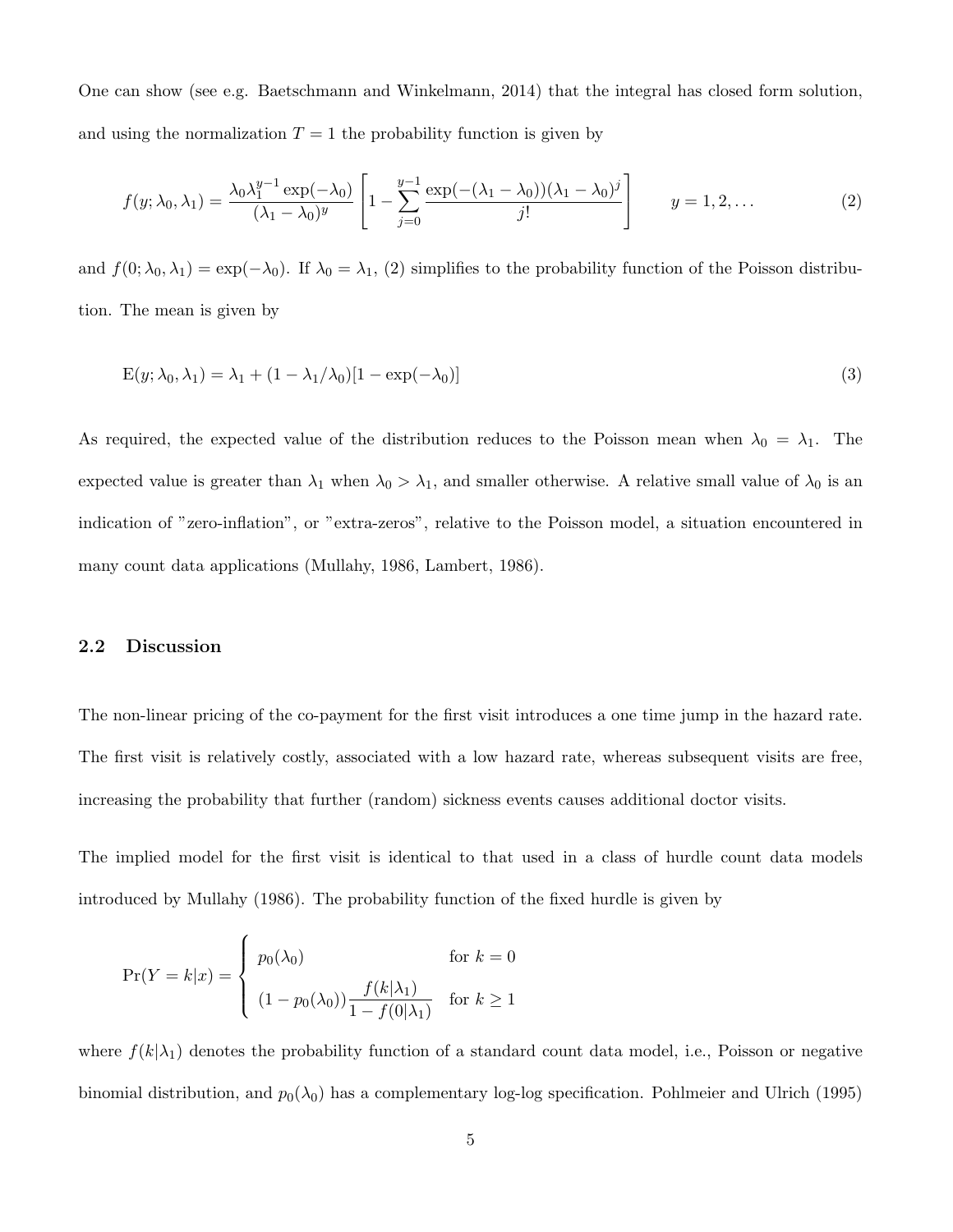argue that such a hurdle model can be appropriate for modelling the demand for health care. In their interpretation, the first contact decision for a general practitioner often triggers a number of re-appointments or referrals to specialists that are subject to a different mechanism and thus a different  $\lambda$ .

The standard hurdle model, however, is not derived from an underlying stochastic process. It treats  $\lambda_0$ and  $\lambda_1$  as unrelated parameters that can be estimated separately. It ignores the random timing of the first visit, and thus the effect of  $\lambda_0$  on the length of the period for which visits have a zero co-payment. Thus, it is not suitable to address the path dependence generated by non-linear pricing that I consider here. The "stochastic hurdle" in model (2) implicitly accounts for the timing of the first visit. The co-payment causes a lower stage 1 rate and decreases the expected time available for subsequent visits. Although the timing of the first visit, if any, is unobserved, the corresponding count data model can be derived under the maintained assumptions.

#### 2.3 Identifying the effect of a co-payment on demand

In general, the two rates of the model can expressed as functions of a number of exogenous factors  $x$ , such as prior health status, income, gender, employment status and the like. Suppose that  $\lambda_{i0} = \exp(x_i' \beta_0)$  and  $\lambda_{i1} = \exp(x_i' \beta_1)$ . The above model would suggest that with non-linear pricing,  $\lambda_{i0} < \lambda_{i1}$ , and thus

$$
\exp(x_i'(\beta_0 - \beta_1)) < 1 \qquad \text{for all } i
$$

However, attributing any such difference in rates to the existence of a co-payment for the first visit would require the absence of other explanations. But there are a number of factors that can rationalize a low initial rate and a higher one thereafter, perhaps the leading one being explored in the aforementioned paper by Pohlmeier and Ulrich (1995), where visits occur in clusters and a first visit is followed by additional appointments for a given sickness spell. Thus a different identification strategy is needed. In this paper, I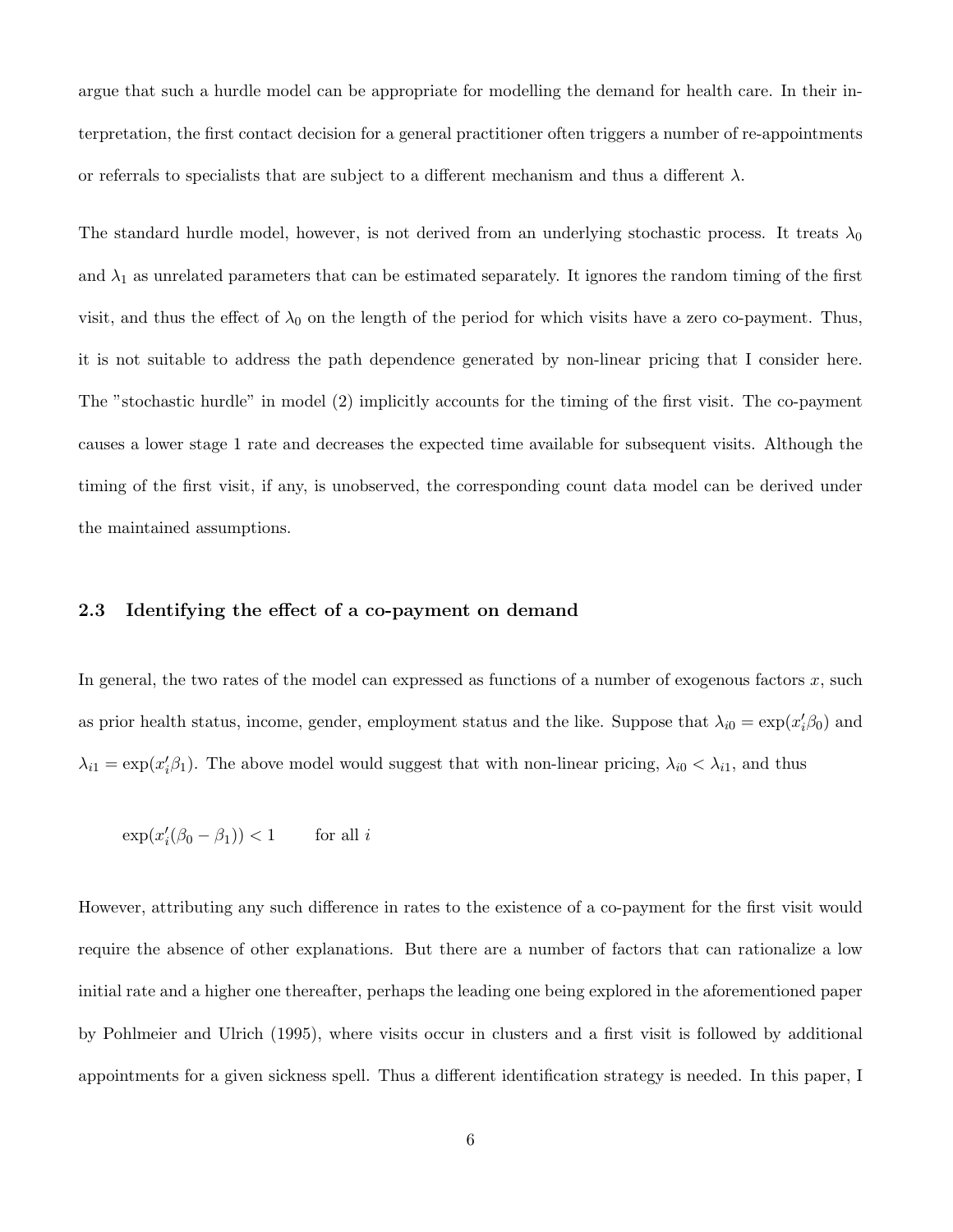adhere to the previous literature evaluating the 2004 reform and use difference-in-differences. Specifically, the co-payment was introduced in 2004 for those covered by SHI. Privately insured people were not affected and they can serve as control group. Consider the following model:

$$
\lambda_{it,0} = \exp(\beta_{0,0} + \beta_{0,1} treat_i + \beta_{0,2} post_t + \beta_{0,3} treat_i \times post_t + x'_{it} \gamma_0)
$$

where  $treat_i$  is a dummy variable equal to one if the person is covered by SHI, and  $post_t$  is a dummy variable equal to one in the post-reform year 2005. Thus,  $treat_i \times post_t$  indicates active treatment, and  $\beta_{0,3}$  is the treatment effect under the "parallel trends assumption". This assumption implies that the counterfactual 2005 hazard rate for a first visit for the SHI population in the absence of a co-payment is equal to the actual SHI rate before the reform in 2003 multiplied by a growth factor  $\exp(\beta_{0,2})$ .

In principle, one could specify the second hazard rate for further visits,  $\lambda_{it,1}$  in a similar way. This offers a kind of placebo test, as, within the above model, the reform did not change the incentives conditional on a first visit, and no effect should therefore be observed (i.e., the null hypothesis  $H_0: \beta_{1,3} = 0$  should not be rejected).

#### 2.4 Unobserved heterogeneity

The prior count data literature has emphasized the importance of unobserved heterogeneity in most applications. If such heterogeneity is ignored, any evidence of path dependence in the underlying stochastic process can be spurious. For instance, an excess of zeros does not need to indicate a differential hazard rate. It could equally well mean that the data are drawn from a mixture of two heterogeneous populations one of whom rarely or never goes to the doctor, while visits in the other group are generated from a Poisson process.

Unobserved heterogeneity can be introduced into the model semi-parametrically, or by using a specific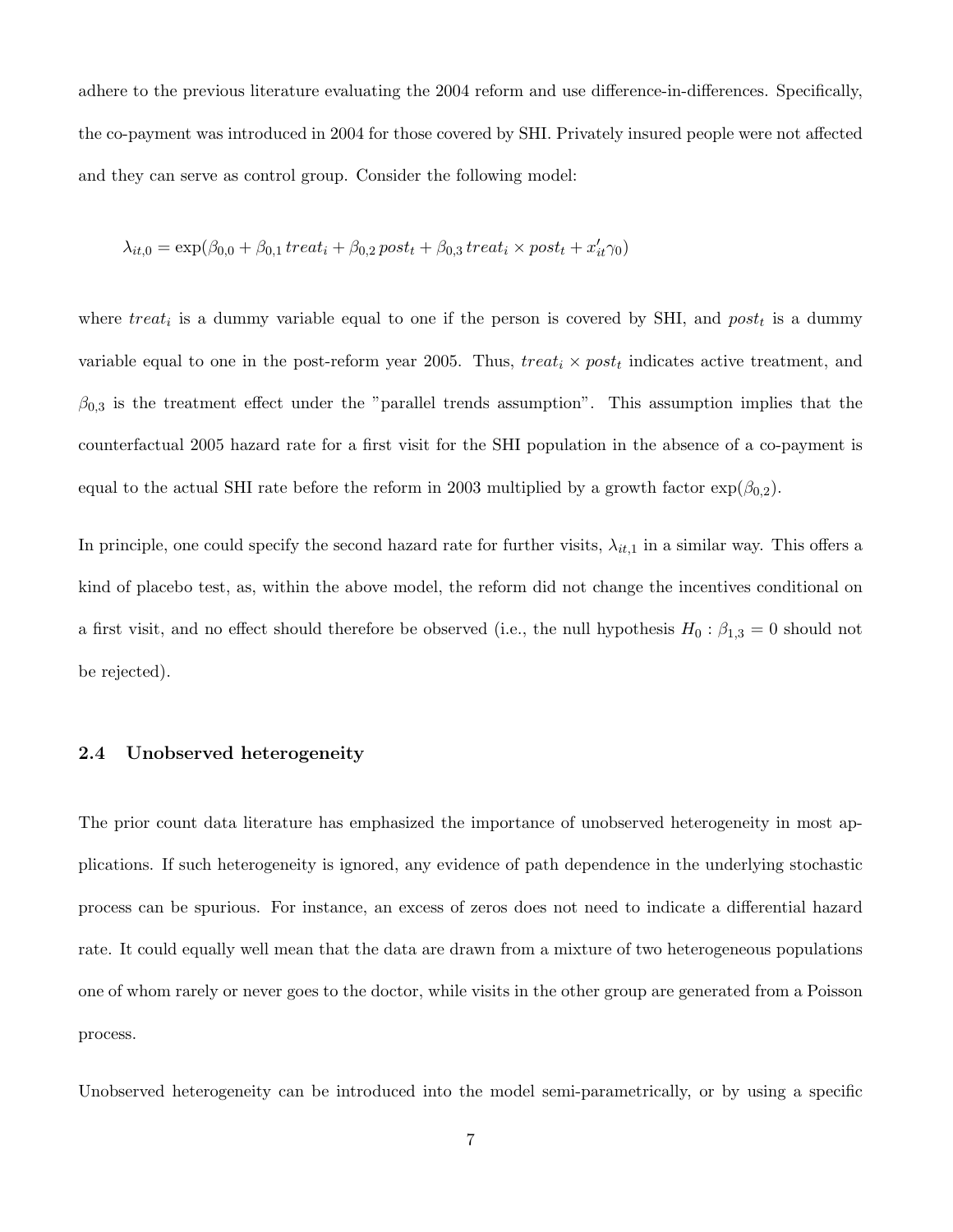distribution function. For the latter, suppose that  $f(y_i|x_i, \epsilon_i)$  is Poisson distributed with rate  $\exp(x_i'\beta + \epsilon_i)$ where  $\exp(\epsilon_i) \equiv u_i > 0$  is i.i.d. gamma distributed with mean 1 and variance  $\alpha$ . It is well known that the distribution of  $y_i$  conditional on  $x_i$  but unconditional on  $u_i$  is negative binomial with mean  $\lambda$  and variance  $\lambda(1 + \lambda\alpha)$  (e.g., Cameron and Trivedi, 1986). Model (2) can be extended along the same lines. Let the two rates be given by  $\lambda_j(x_i, u_i) = \exp(x_i' \beta_j) u_i, j = 0, 1$ , where  $u_i$  is a gamma distributed individual heterogeneity term that equally affects both rates. The probability of observing a count y, conditional on x but unconditional on  $u$  is then given by

$$
f_{uoh}(y; \lambda_0, \lambda_1, \alpha)
$$
\n
$$
= \int_0^\infty f(y; \lambda_0 u, \lambda_1 u) g(u; \alpha) du
$$
\n
$$
= \begin{cases}\n(\lambda_0/\alpha + 1)^{-\alpha} & \text{for } y=0 \\
\frac{\lambda_0 \lambda_1^{y-1}}{(\lambda_1 - \lambda_0)^y} \left(\frac{\alpha}{\alpha + \lambda_0}\right)^\alpha \left[1 - \sum_{j=0}^{y-1} (1 - \theta)^j \theta^\alpha \frac{\Gamma(\alpha + j)}{\Gamma(\alpha) \Gamma(j+1)}\right] & \text{for } y=1, 2, 3, \dots,\n\end{cases}
$$
\n(4)

where  $\theta = (\alpha + \lambda_0)/(\alpha + \lambda_1)$  and  $g(u; \alpha)$  is the gamma density function with mean 1 and variance  $\sigma_u^2 = \alpha$ . For  $\lambda_1 > \lambda_0$ , the term in squared brackets is equal to the complementary cumulative distribution function of the negative binomial distribution. The mean of the model with unobserved heterogeneity is given by

$$
E_{uoh}(y|\lambda_0, \lambda_1, \alpha) = \int_0^\infty \lambda_1 u + (1 - \lambda_1 u/\lambda_0 u) (1 - \exp(-\lambda_0 u)) g(u; \alpha) du
$$
  
=  $\lambda_1 + (1 - \lambda_1/\lambda_0)(1 - f_{NB}(0; \lambda_0, \alpha))$ 

The mean function preserves the essential structure of the mean of the model without heterogeneity, and simplifies to it for  $\alpha = 0$ .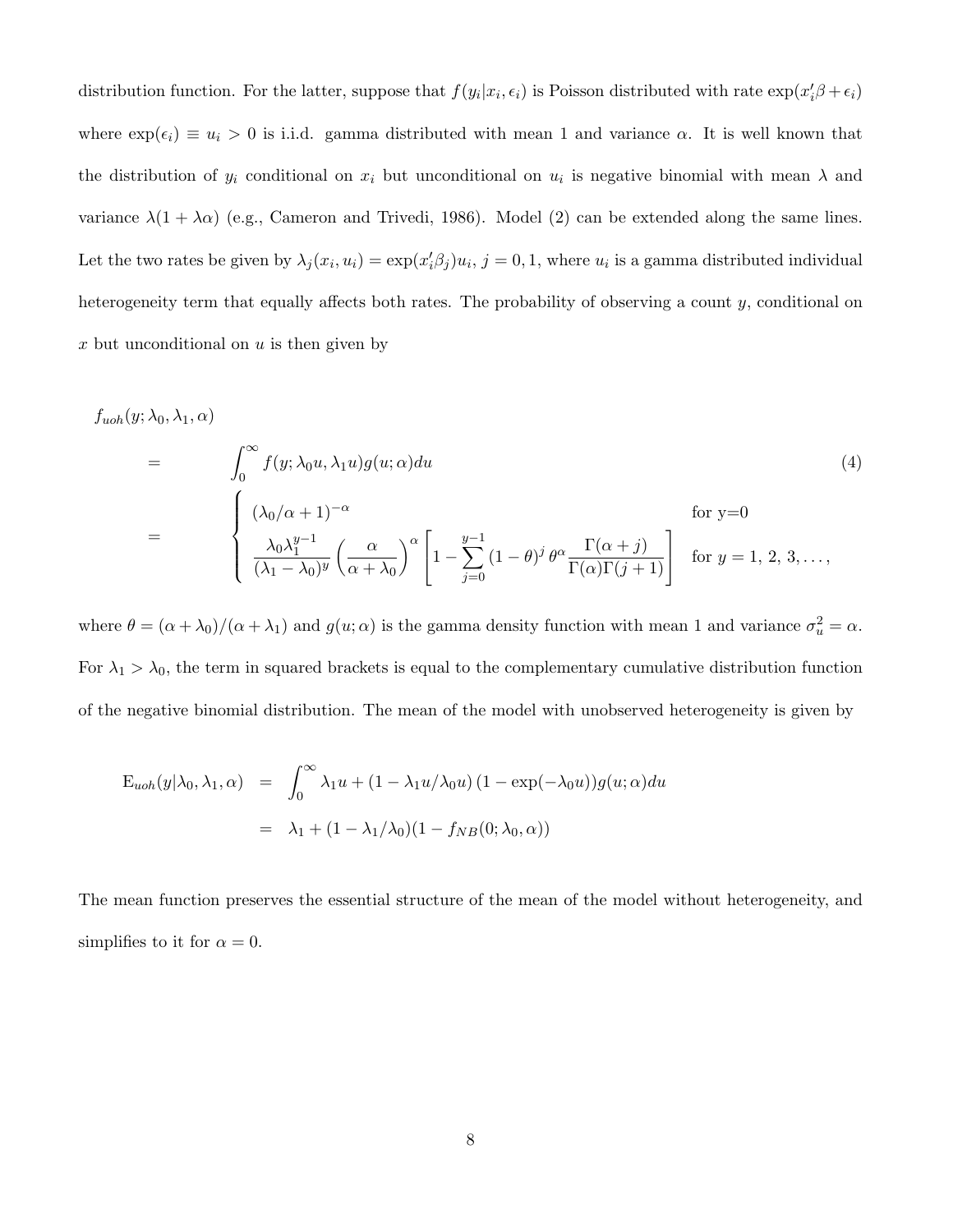#### 2.5 Estimation and testing

One can estimate  $\beta_0$ ,  $\beta_1$  and  $\alpha$  by maximum likelihood (Stata code is available from the author upon request). In the application below, the data include (two) repeated observations for each person, one for the pre-reform year 2003 and one for the post-reform year 2005. Assuming random sampling is therefore unrealistic. As an alternative to the direct modelling of the intertemporal dependence, one can perform quasi-likelihood estimation on the pooled observations and adjust the standard errors for clustering at the individual level. As shown by Vuong (1989), the standard likelihood ratio statistics for nested, but misspecified models do not have the normal chi-squared distribution in this case, and one should therefore rather use a Wald test, for example for testing the hypothesis that  $\lambda_0 = \lambda_1$ .

In addition, there is a possibility for an informal specification test of the new model. Define the binary event "any visit yes/no". Under the assumption of the model, this event has a Bernoulli distribution with complementary log-log link and parameter  $\lambda_0$ . Thus,  $\lambda_0$  is identified from a separate binary model and does not require estimation of the full model. A specification test can be based on a comparison of  $\hat{\beta}_0$  in the full model with that of a simple binary model (i.e., the first stage of the standard hurdle model). If the two differ a lot, the specification of the structural demand model with non-linear pricing is likely wrong. Alternatively, one can use the contrast to compute a Hausman-type test statistic.

### 3 Data and Results

The sample is restricted to individuals between the age of 20 and 60. Table 1 shows selected summary statistics of the variables employed in the estimation, separately by year. The sample is about evenly split between the pre- and the post-treatment year. In 2003, the number of doctor visits had a mean of 2.12, and 37 percent of all persons in the sample did not visit a doctor during the previous quarter. In 2005, the mean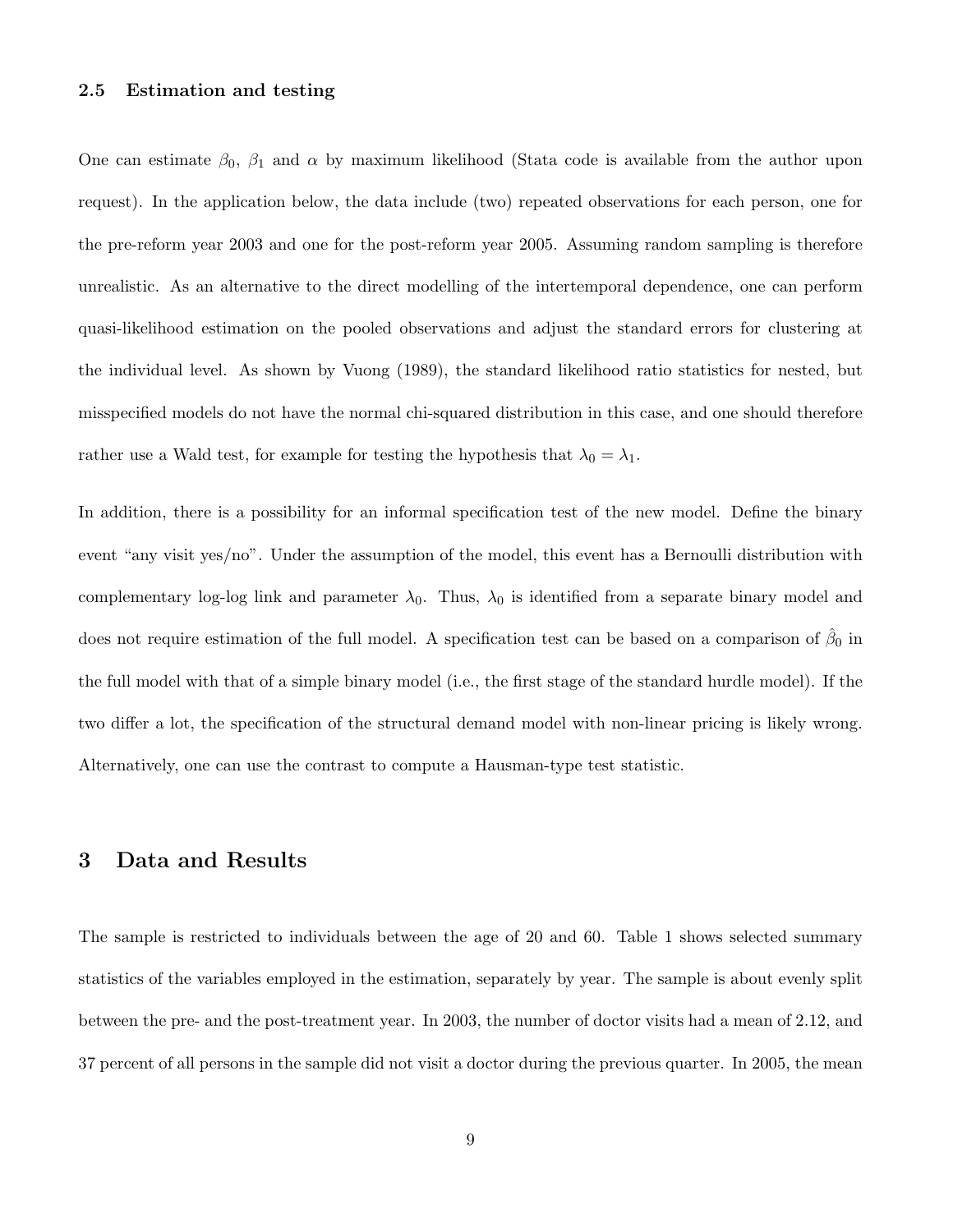was slightly lower  $(2.07)$  although the proportion of people without any visits declined to 34.7 percent. Note that these numbers lump together the treatment (about 83 percent of the sample) and control groups. The remaining variables are additional determinants of health care utilization: two demographic variables (age and its square as well as gender), three socio-economic variables (years of schooling, unemployment and log of disposable household income), and a disability indicator.

 $---$  Table 1 about here  $---$ 

In terms of overall fit, the simple Poisson model is clearly inferior to the two-part generalizations that introduce different parameters for the utilization (yes/no) decision and for the intensity of use. When not allowing for unobserved heterogeneity, the stochastic hurdle model has a substantially higher quasi loglikelihood value than the fixed hurdle model (-7010.7 as compared to -7351.1). I mentioned before the possibility of a Hausman specification test. Comparing estimates from a Bernoulli model with complementary log-log link with those of the first visit hazard in the stochastic hurdle model, the resulting quadratic form takes a value of 121.0, indicating a statistically significant difference, i.e., rejection of the new model.

One reason for rejection might be neglected heterogeneity. Allowing for such unobserved heterogeneity reverses the ranking of the fixed and stochastic hurdle models, although the difference amounts only to about 2 log points. Importantly, it leads to a further substantial increase in quasi loglikelihood values, and the Wald test rejects the null-hypothesis of no unobserved heterogeneity. Unfortunately, a Hausman test is not available, because unobserved heterogeneity is not identified in the simple Bernoulli model (See Pohlmeier and Ulrich, 1995). In the following, I focus on the results of the model with unobserved heterogeneity when discussing parameter estimates of the stochastic hurdle model shown in Table 3.

— — — Table 2 about here — — —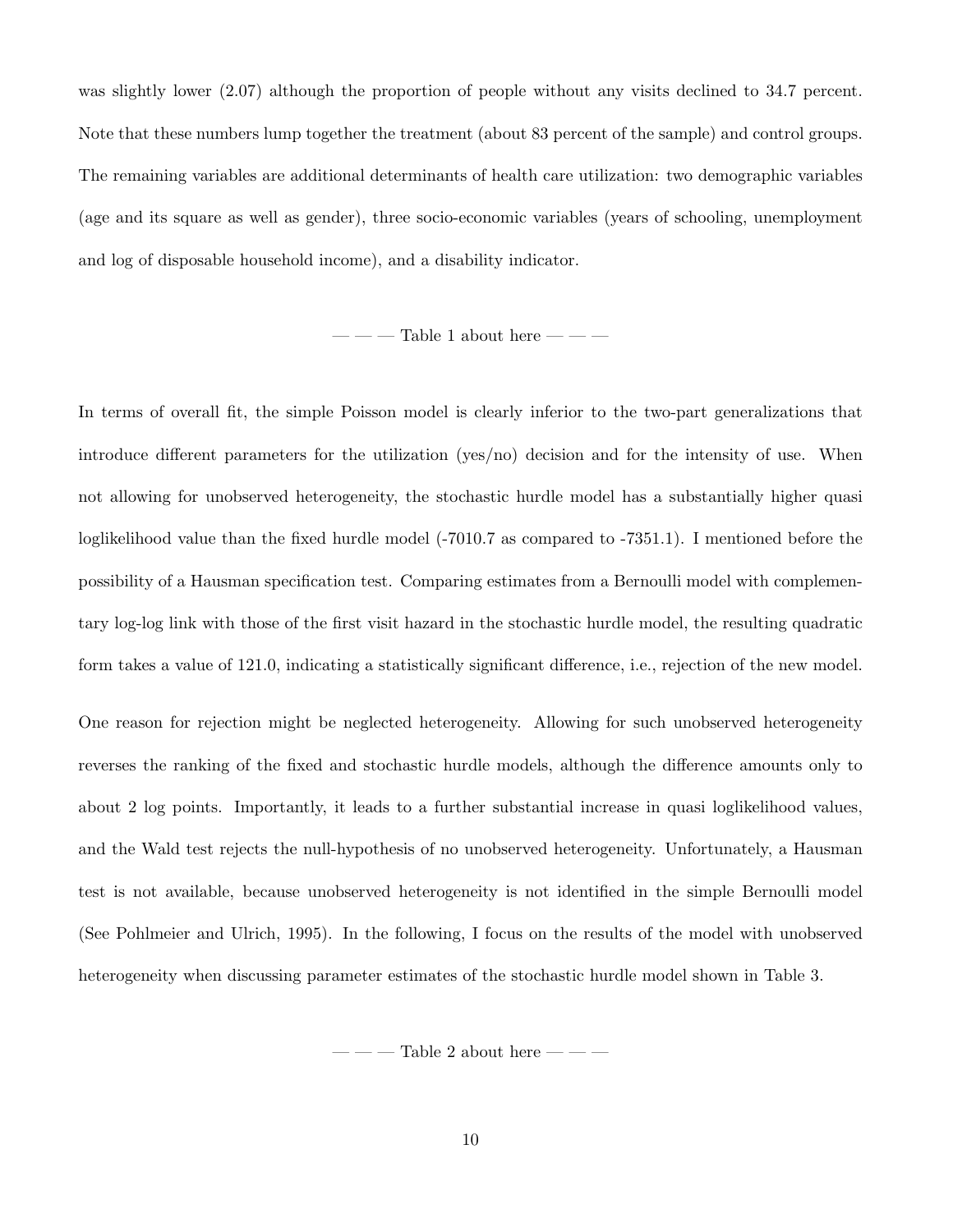Recall that  $\lambda_0$  is the hazard rate for the time to a first visit. The probability of no visit (or utilization) is then equal to the survivor rate  $\exp(-\lambda_0)$ . Harzard rate and survivor rate are inversely related, i.e., factors increasing the hazard rate lower the probability of no visit, and vice versa. With the exponential parameterization, the displayed coefficients indicate the predicted approximate relative change in the hazard rate associated with a unit change in the associated regressor. The exact relative change is obtained from the transformation  $\exp(\hat{\beta}_j) - 1$ . For instance, the hazard rate for a first visit for men is  $(\exp(-0.783) - 1) \times 100 = 54.3$  percent below that of women.

There are some interesting asymmetries between first-visit hazard  $(\lambda_0)$  and that of subsequent visits  $(\lambda_1)$ . For instance, income has no effect on the former, but a statistically significant negative effect on the latter, where a 10 percent increase in income is predicted to reduce the hazard rate for each further doctor visit by 2 percent. A similar pattern holds for unemployment. Individuals with disabilities have higher hazard rates in both states, and thus a higher predicted number of doctor visits, than individuals without.

The point estimate of the treatment effect is a 20 percent reduction in the hazard rate for the first visit. However, it is measured imprecisely, and the hypothesis of no effect cannot be rejected at conventional levels of significance. The effect on the stage 2 hazard (were the model would predict none) is positive, but in magnitude only 1/3 that of the stage 1 hazard, and also statistically insignificant.

## 4 Concluding remarks

This paper introduced a simple model of health care demand under non-linear pricing, based on a Poisson process for the arrival of sickness events. In the model, introducing a co-payment for the first visit during a calendar quarter should lower the hazard rate for the first visit (stage 1 hazard), leaving the subsequent (stage 2) hazard for further visits unchanged. The model was applied to an evaluation of a German health care reform of 2004 when a co-payment of 10 Euros was introduced for those covered by statutory health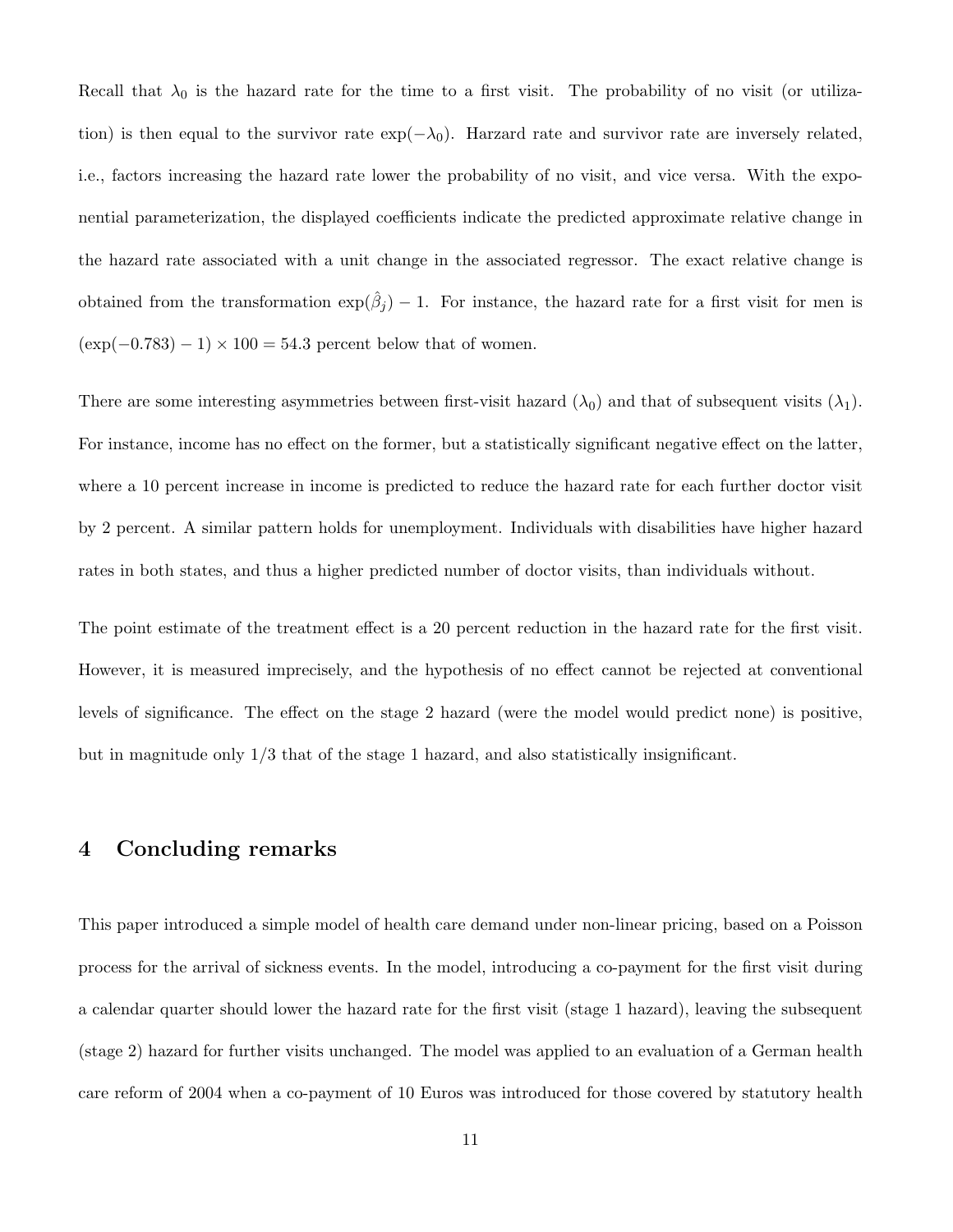insurance. In my preferred specification allowing for unobserved heterogeneity, and using a difference-indifferences setup, no statistically significant of the reform was found.

While the results thus confirm those of two earlier studies by Augurzky et al. (2006) and Schreyögg and Grabka (2010) who also found no effect of the reform on utilization, the new methodological approach of this paper offers a number of insights that might prove useful for future research in related contexts. For instance, the perspective of a stochastic process is useful to understand that any changes to the first hazard likely also affects the distribution of additional visits, simply because it changes the time left in the quarter to accumulate such visit. Thus, it is misleading to conclude that "the number of doctor visits of a person within a quarter should not be affected conditional on having visited a doctor at least once in the quarter" (Augurzky et al., 2006, p.4). Second, while not explored in this paper, the approach also points towards a theory consistent way to derive the likelihood of mismatched observations, i.e., observations for which reporting period and calendar quarter do not overlap. Implementing such an approach would avoid a loss of information incurred by limiting the sample to people interviewed at the end of a calendar quarter, and thus increase power.

Finally, there are also a number of obvious limitations resulting from the simple sickness arrival process and the rather mechanical decision process. For instance, a richer model might account for delay, whereby a sickness episode shortly before the end of a quarter leads to a visit just at the beginning of the next quarter, if no visit has taken place up to that point. There is also the possibility of anticipated visits, e.g. for health preservation rather than acute sickness, towards the end of a quarter where a visit has already taken place.

Furthermore, expectations may matter. As Farbmacher et al. (2013) point out, individuals who expect (or even know for sure) that they have to visit a doctor at least once during the payment period have little incentive to postpone their first visit, even if that visit is costly. Forward looking individuals should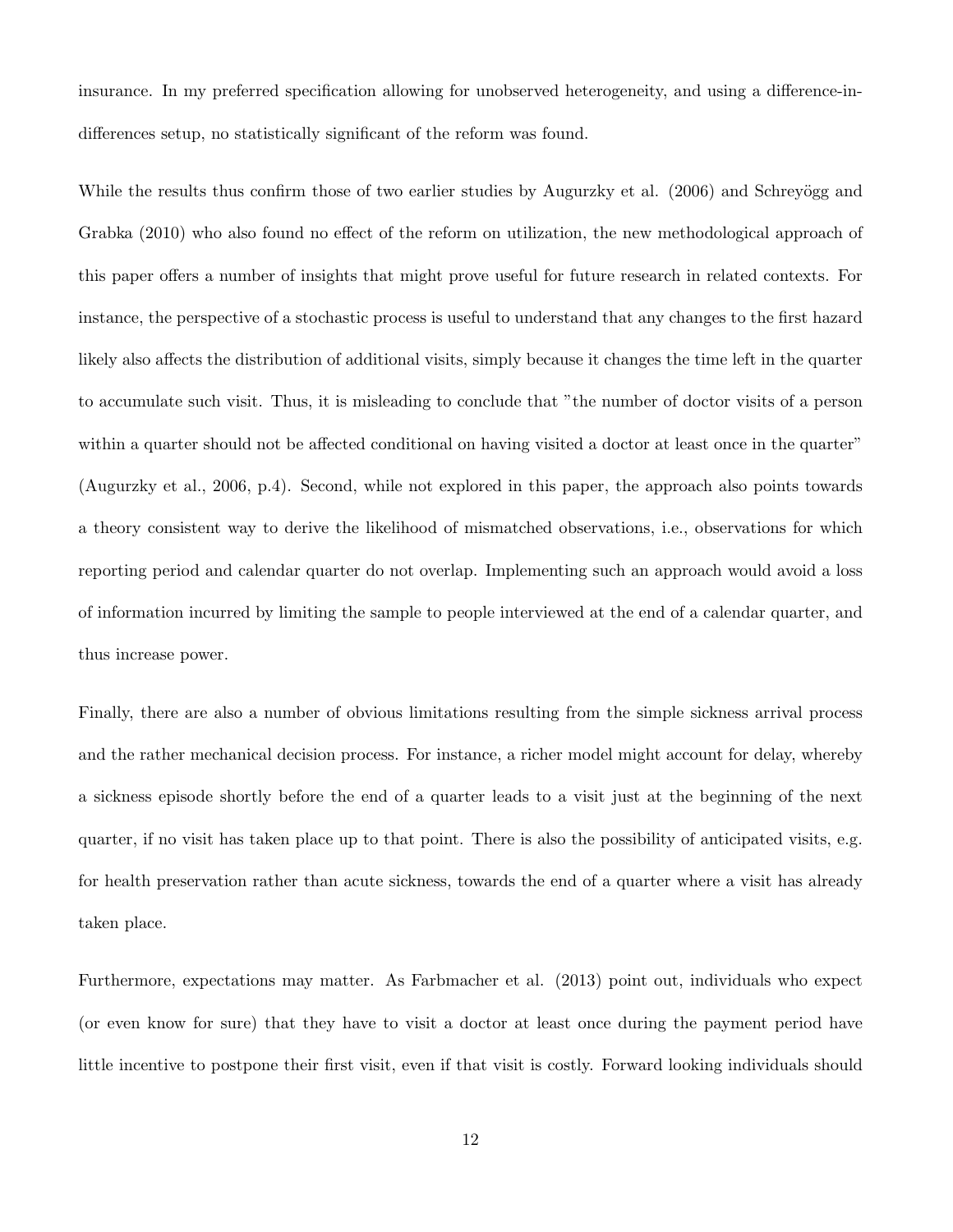therefore have been unaffected by the 2004 reform, if their subjective probability of having to visit a doctor at least once was high, in contrast to those with a low subjective probability. Using a finite mixture model for the probability of any visit, Farbmacher et al. (2013) find indeed evidence in support for such heterogeneous effects. Standard evaluation approaches focussing on average effects might therefore yield misleading policy conclusions.

# References

- Augurzky, B., T.K. Bauer and S. Schaffner, S. (2006) Co-payments in the German health system do they work? RWI Essen Discussion Paper No. 43.
- Baetschmann, G., and R. Winkelmann (2014) A Dynamic Hurdle Model for Zero-Inflated Count Data, unpublished manuscript.
- Cameron, A.C. and P.K. Trivedi (1986) Econometric models based on count data: comparisons and applications of some estimators and tests, Journal of Applied Econometrics 1: 29-53.
- Farbmacher, H. and J. Winter (2013), Per-period co-payments and the demand for health care: evidence from survey and claims data, Health Economics, 22, 1111 - 1123.
- Farbmacher, H., P. Ihle, I. Schubert, J. Winter and A.C. Wuppermann (2013) Heterogeneous Effects of a Nonlinear Price Schedule for Outpatient Care (No. 4499), CESifo Working Paper.
- Feller, W. (1977), An Introduction to Probability Theory and Its Applications, second edition, New York: John Wiley & Sons.
- Lambert, D. (1992) Zero-inflated Poisson regression with an application to defects in manufacturing, Technometrics 34: 1-14.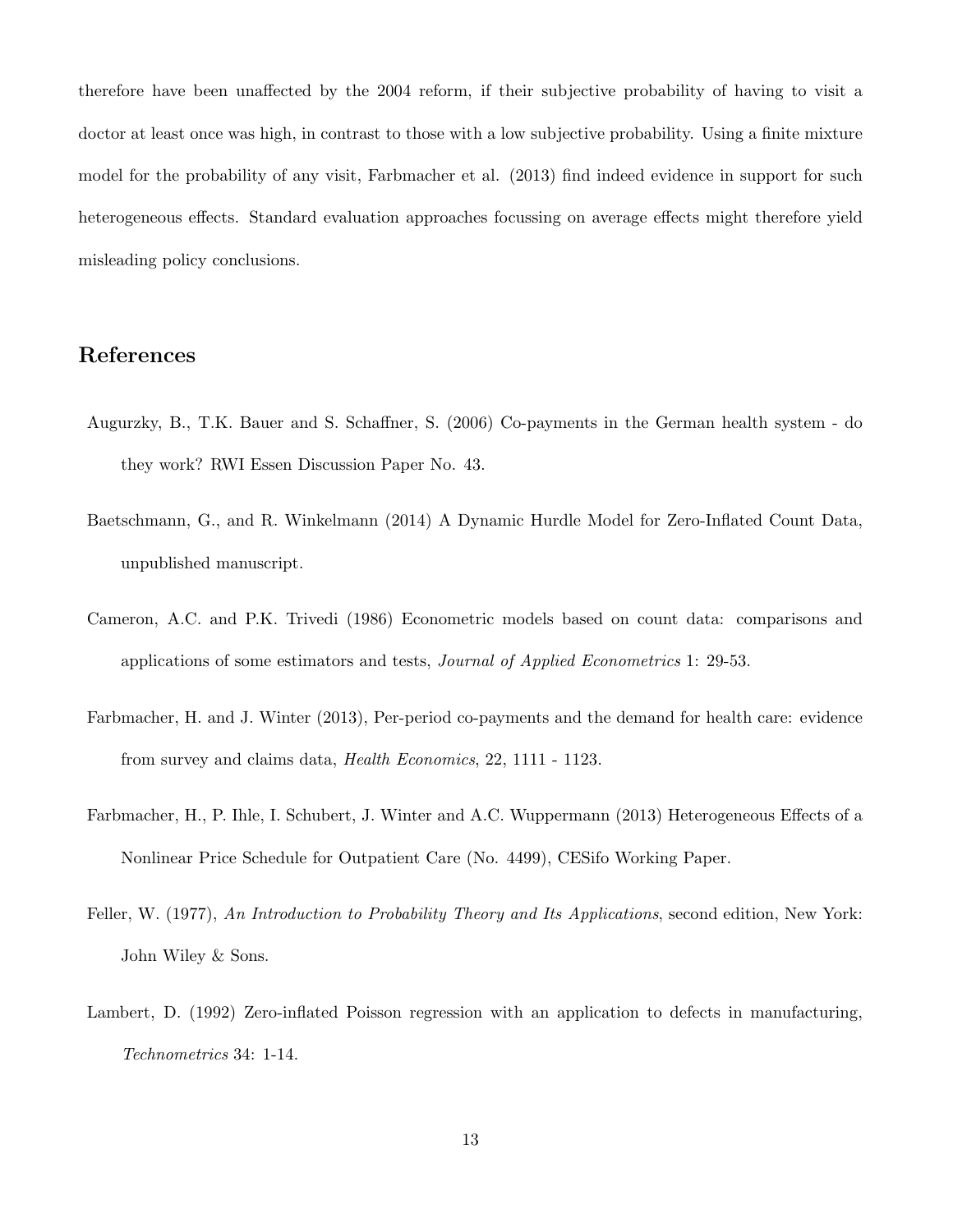- Mullahy, J. (1986), Specification and testing in some modified count data models, Journal of Econometrics, 33, 341-365.
- Pohlmeier, W. and V. Ulrich (1995), An econometric model of the two-part decisionmaking process in the demand for health care, Journal of Human Resources, 30, 339-361.
- Schreyögg, J., and M.M. Grabka (2010) Co-payments for ambulatory care in Germany: a natural experiment using a difference-in-difference approach, European Journal of Health Economics, 11(3), 331-341.
- Vuong, Q.H. (1989), Likelihood ratio tests for model selection and non-nested hypotheses, Econometrica, 57, 307-333.
- Wagner, G.G., J.R. Frick and J. Schupp (2007), The German Socio-Economic Panel Study (SOEP): scope, evolution and enhancements, Schmollers Jahrbuch, 127 , 139-169.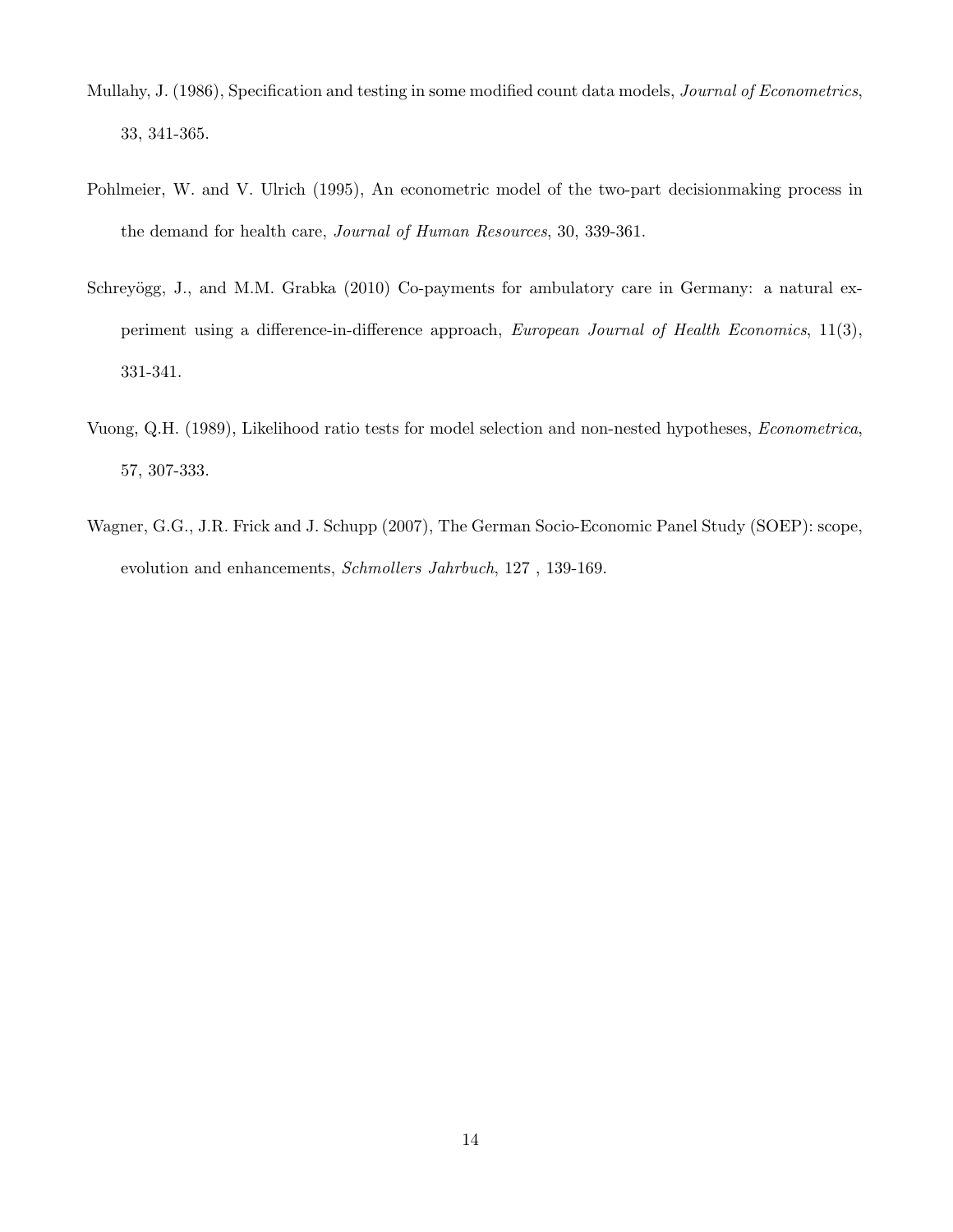|                          |       | $2003$ (N=1649) | $2005$ (N=1745) |             |
|--------------------------|-------|-----------------|-----------------|-------------|
|                          | Mean  | (Std. Err.)     | Mean            | (Std. Err.) |
| Number of doctor visits  | 2.120 | (0.077)         | 2.072           | (0.069)     |
| Any visit $(yes/no)$     | 0.630 | (0.011)         | 0.653           | (0.011)     |
| $SHI$ (yes/no)           | 0.836 | (0.009)         | 0.821           | (0.009)     |
| Age                      | 40.24 | (0.254)         | 41.20           | (0.256)     |
| Years of schooling       | 12.21 | (0.066)         | 12.29           | (0.064)     |
| Unemployed $(yes/no)$    | 0.058 | (0.005)         | 0.051           | (0.005)     |
| Disability ( $yes/no)$ ) | 0.053 | (0.005)         | 0.069           | (0.006)     |
| Male $(yes/no)$          | 0.482 | (0.012)         | 0.482           | (0.011)     |
| Log net household income | 10.47 | (0.014)         | 10.52           | (0.015)     |

Table 1. Means and standard errors by year

Source: Socio-Economic Panel (SOEP), version 26, doi:10.5684/soep.v26

|                                                | quasi loglikelihood | $\#$ of parameters |  |
|------------------------------------------------|---------------------|--------------------|--|
|                                                |                     |                    |  |
| Poisson                                        | $-8181.4$           | 11                 |  |
| Fixed hurdle, no unobserved heterogeneity      | $-7351.1$           | 22                 |  |
| Stochastic hurdle, no unobserved heterogeneity | $-7010.7$           | 22                 |  |
| Negative binomial                              | $-6446.8$           | 12                 |  |
| Fixed hurdle, unobserved heterogeneity         | $-6417.4$           | 23                 |  |
| Stochastic hurdle, unobserved heterogeneity    | $-6419.5$           | 23                 |  |

Table 2. Model fit  $(N = 3394)$